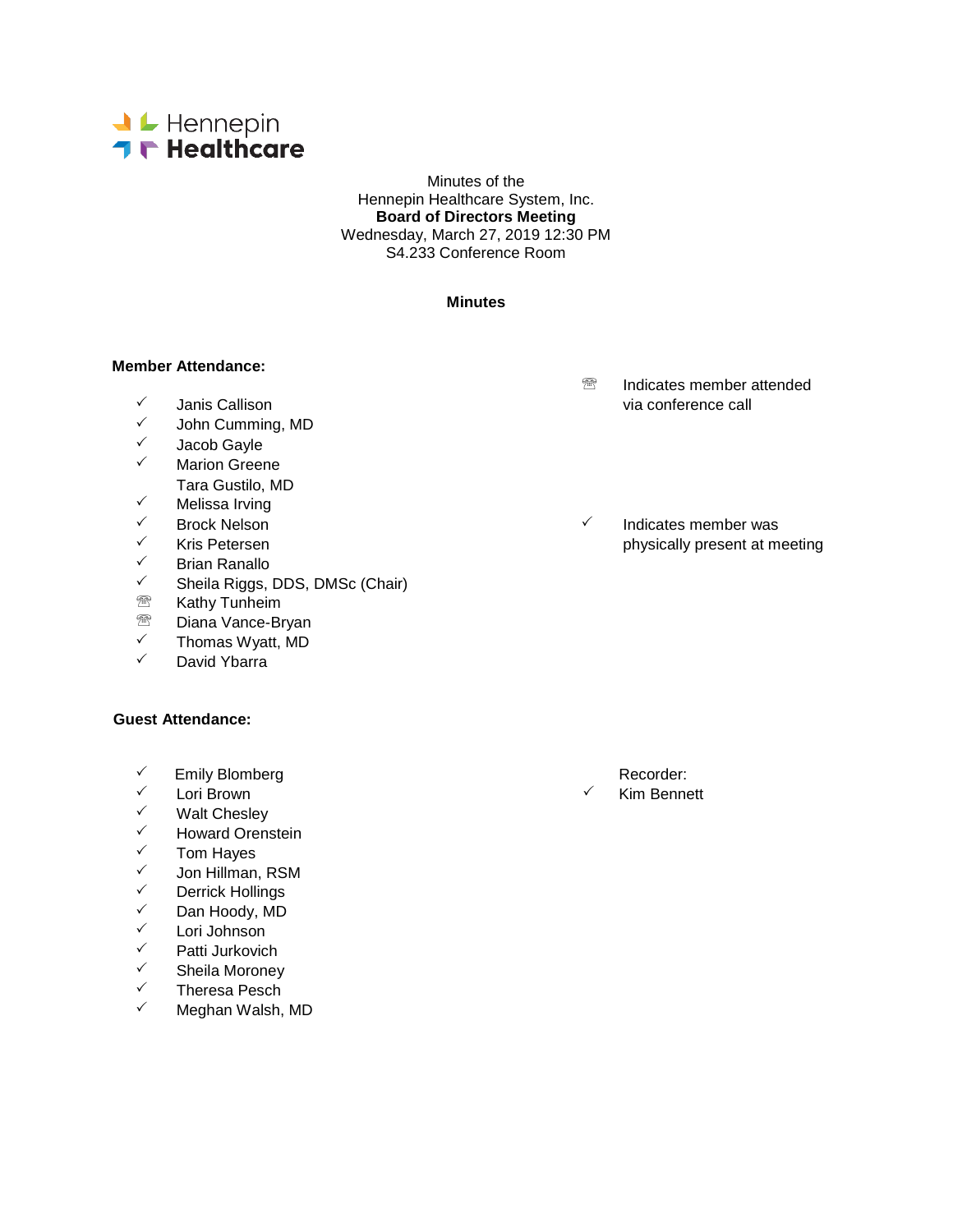## **A. Call to order**

Chair Sheila Riggs, DDS, DMSc, called the meeting to order at 12:30 p.m. followed by an introduction of Patti Jurkovich and Howard Orenstein, Legal Counsel, in Henry Parkhurst's absence. She also gave a note of thanks to Kim Bennett for the work she is doing in coordinating the HHS Board and Committee meetings.

Dr. Riggs noted the agenda open and closed items have been adjusted, as follows:

- Meeting will close after Item 8 instead of Item 9 and through Item 10 pursuant to Minn. Stat. § 383B.917. If a vote is taken for an Interim CEO, the meeting will re-open for the vote only and then close again through Item 17 and then re-open for Items 18 and 19.
- Item 20 will be closed pursuant to Minn. Stat. § 383B.917.

Dr. Riggs announced the Sam Carlson Excellence in Leadership award was presented to Lori Johnson, VP Performance Measure and Improvement, on February 6, 2019 by Dr. Jon Pryor. She noted the organization's reliance on Lori's outstanding work in quality measures. She then presented the award to Lori Johnson and noted the plaque is located by the skyway to the CSC.

# **2-8. Consent Agenda**

A motion to approve the Consent Agenda was made, seconded, and approved. The Consent Agenda contained the following:

- A. Minutes from the 1/23/19 and 2/6/19 meetings
- B. Main Body of the Credentials Report
- C. 2019 Patient Safety Plan
- D. 2019 Performance Improvement Plan
- E. 2019 Environment of Care Plan
- F. Capital Requests: Single Billing Office and Windows 10
- G. Investment Sub-Committee Member

Agenda items 9-20 closed except for vote on Interim CEO found in item 10.

## **10. Executive and Governance – Interim CEO Search Sub-Committee**

A motion was made, seconded and approved to re-open the meeting to the public for the vote on Interim CEO.

A motion was made and seconded to accept the resolution to appoint Dr. John Cumming as Interim CEO until a permanent CEO is in place. The resolution was approved unanimously.